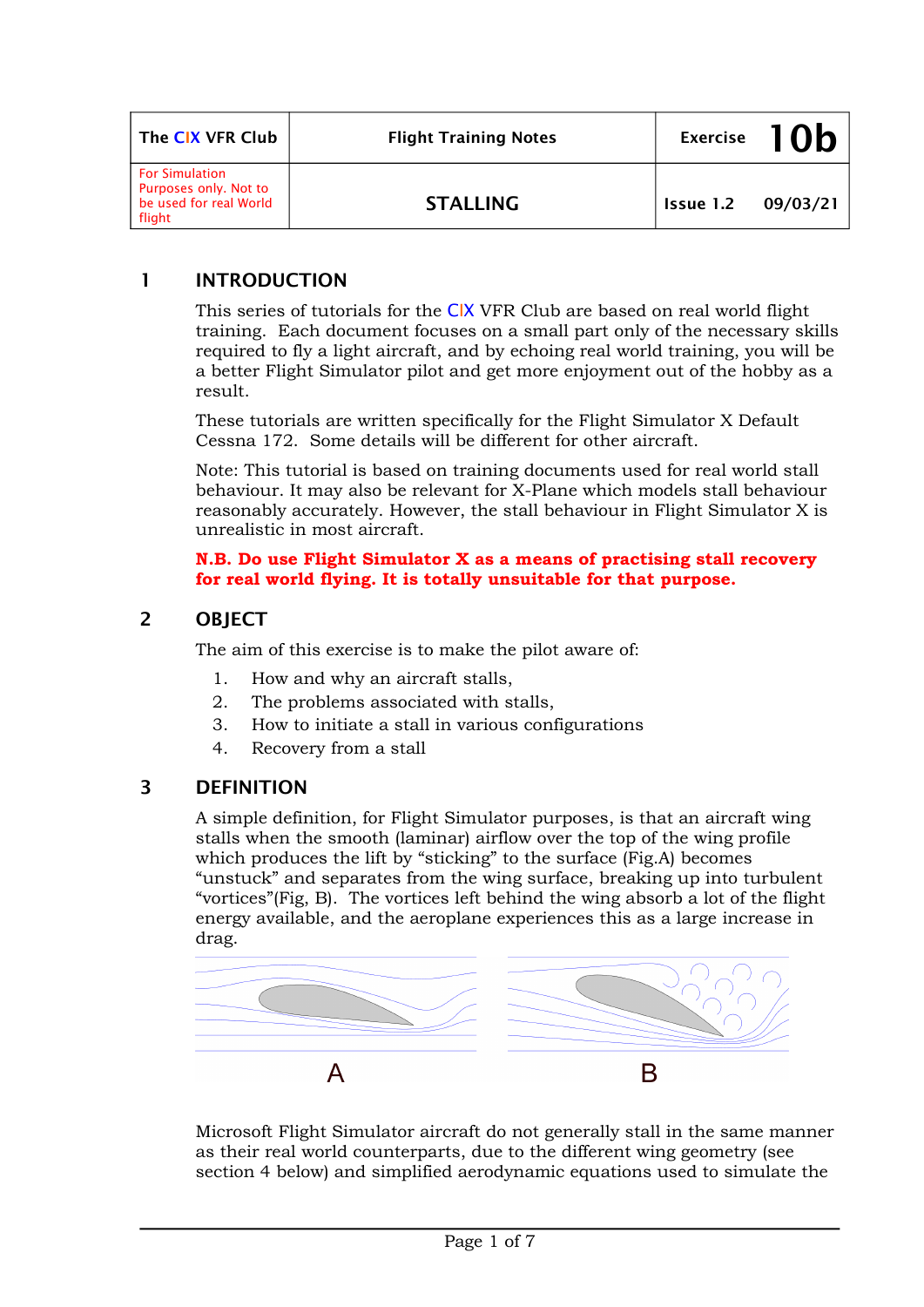| The CIX VFR Club                                                                   | <b>Flight Training Notes</b> |                    | Exercise $10b$ |
|------------------------------------------------------------------------------------|------------------------------|--------------------|----------------|
| <b>For Simulation</b><br>Purposes only. Not to<br>be used for real World<br>flight | <b>STALLING</b>              | Issue 1.2 09/03/21 |                |

forces of flight. As a generality though, reduce airspeed to the "book" stall speed and your MSFS aircraft will stop flying. It will descend rapidly, usually accompanied by a sharp pitching nose down. If held in the stall, i.e. recovery is not attempted, it may commence a rapid spiral dive or flip inverted.

An important point about stalling is that it depends, not on airspeed as you might imagine, but on the angle of attack of the airflow. (See Exercise 3 section 3.1). In level flight, the angle of attack for most light aircraft is between 1 and 3 degrees. If the angle of attack increases to around 10 degrees, the airflow over the upper surface of the wing becomes turbulent, and the wing stalls.

One effect of this is that if the wing suddenly changes direction such as in a very sharp turn, it can stall, even though the indicated airspeed is above the "book" stalling speed. If just one wing stalls in this and similar manoeuvres, then the aircraft may enter a spin. Spinning is always bad news unless commanded by the pilot deliberately, and with the corollary that he knows how to get out of it!

# **4 PILOT PREPARATION**

One of the most important essentials for flight is adequate preparation. Plan the flight carefully and make sure that you have all the charts, addon software, radio frequencies, pencils and paper that you need, even for a simulated flight, before starting to taxi.

For this exercise the pilot needs a joystick with rudder control (usually twist grip), or yoke and pedals. Using keyboard controls for is not practicable because of the speed of control inputs required.

# **5 EXECUTING STALLS**

There are four significant types of stall:-

- Flaps up (Clean) stall without power
- Clean stall with power
- Power off stall with flaps
- Power on stall with flaps

# **5.1 Flaps up (Clean) stall without power**

# **5.1.1 Entry to the Stall**

Keep the aircraft wings level and in the aircraft in balance with rudder (keep the ball centred). Do not try and carry out stalls with autorudder set in FS. It is totally unrealistic. Close the throttle (prevent yaw with a little left rudder (Cessna 172)). Maintain height by easing back on the joystick or yoke to maintain height, keeping the ailerons neutral (wings level).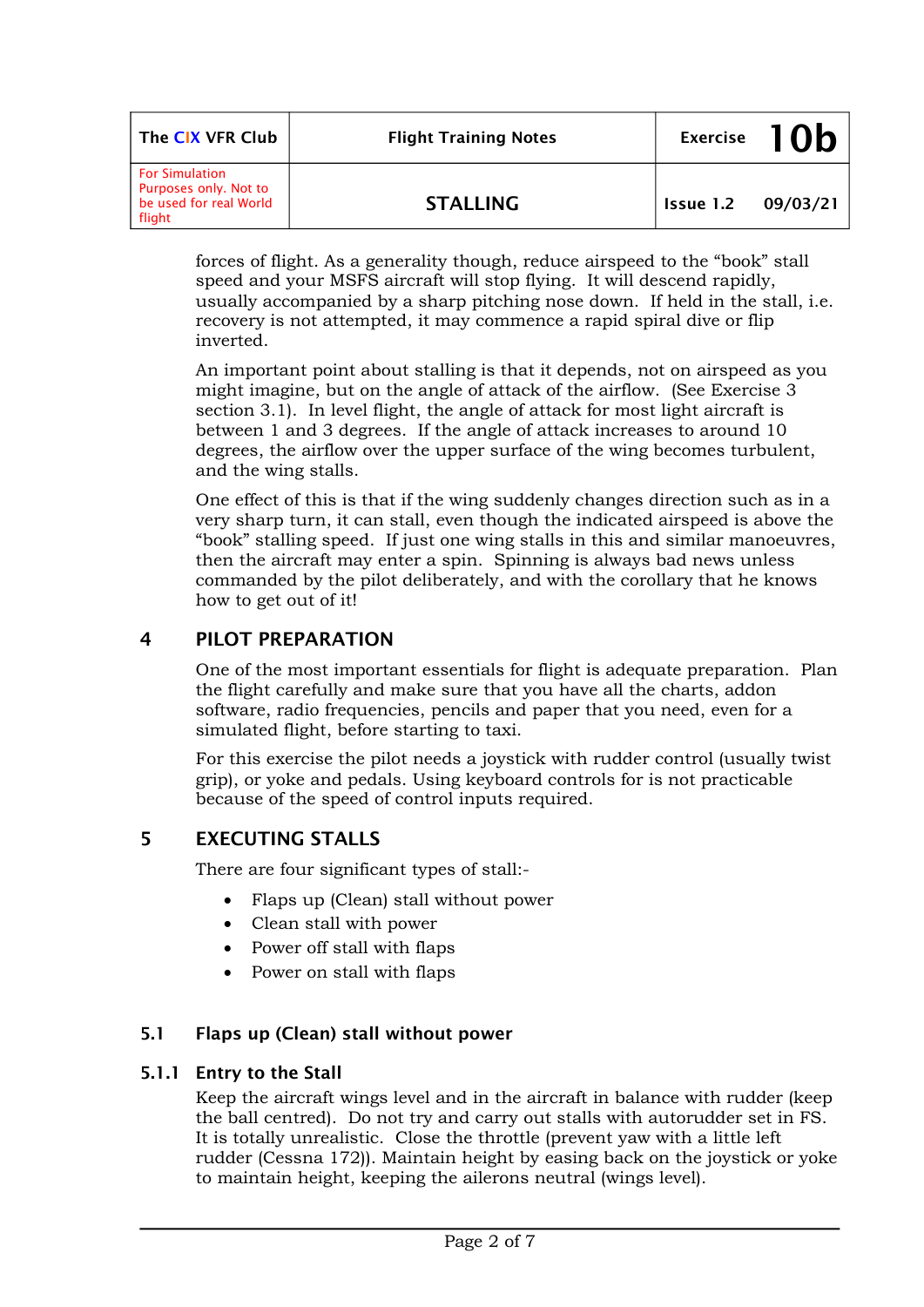| The CIX VFR Club                                                                   | <b>Flight Training Notes</b> |                    | Exercise $10h$ |
|------------------------------------------------------------------------------------|------------------------------|--------------------|----------------|
| <b>For Simulation</b><br>Purposes only. Not to<br>be used for real World<br>flight | <b>STALLING</b>              | Issue 1.2 09/03/21 |                |

Observe:

- Falling airspeed
- Sloppy controls
- High nose attitude
- Stall warner sounding.

### **5.1.2 Developed Stall**

Continue to move the joystick back until it is fully back. Keep the wings level, but also keep the aileron movements small.

Observe:

- Low airspeed
- High rate of descent.
- Nose suddenly pitches down.

With the control column fully back, you will not be able to raise the nose. In Flight Simulator, the aircraft may nod up and down repeatedly as it gains airspeed a little and the nose comes up, only to stall again. Sometimes the aircraft will roll inverted.

#### **5.1.3 Recovery**

If the aircraft is still erect,

- Move the stick forward to neutral,
- Observe rapidly rising airspeed as the aircraft dives,
- At 60 knots move the stick back gently until the aircraft is level in pitch,
- Apply cruise power.

If the aircraft is inverted,

- Move the stick forward to neutral,
- Observe rapidly rising airspeed as the aircraft dives
- Roll the aircraft erect with ailerons while still diving.
- At 60 knots move the stick back gently until the aircraft is level in pitch
- Apply cruise power.

#### **5.2 Clean Stall with Power**

#### **5.2.1 Entry to the Stall**

Start the manoeuvre from normal cruising flight with power at 2350rpm. Keep the aircraft wings level and in the aircraft in balance with rudder (keep the ball centred). Do not try and carry out the manoeuvre with autorudder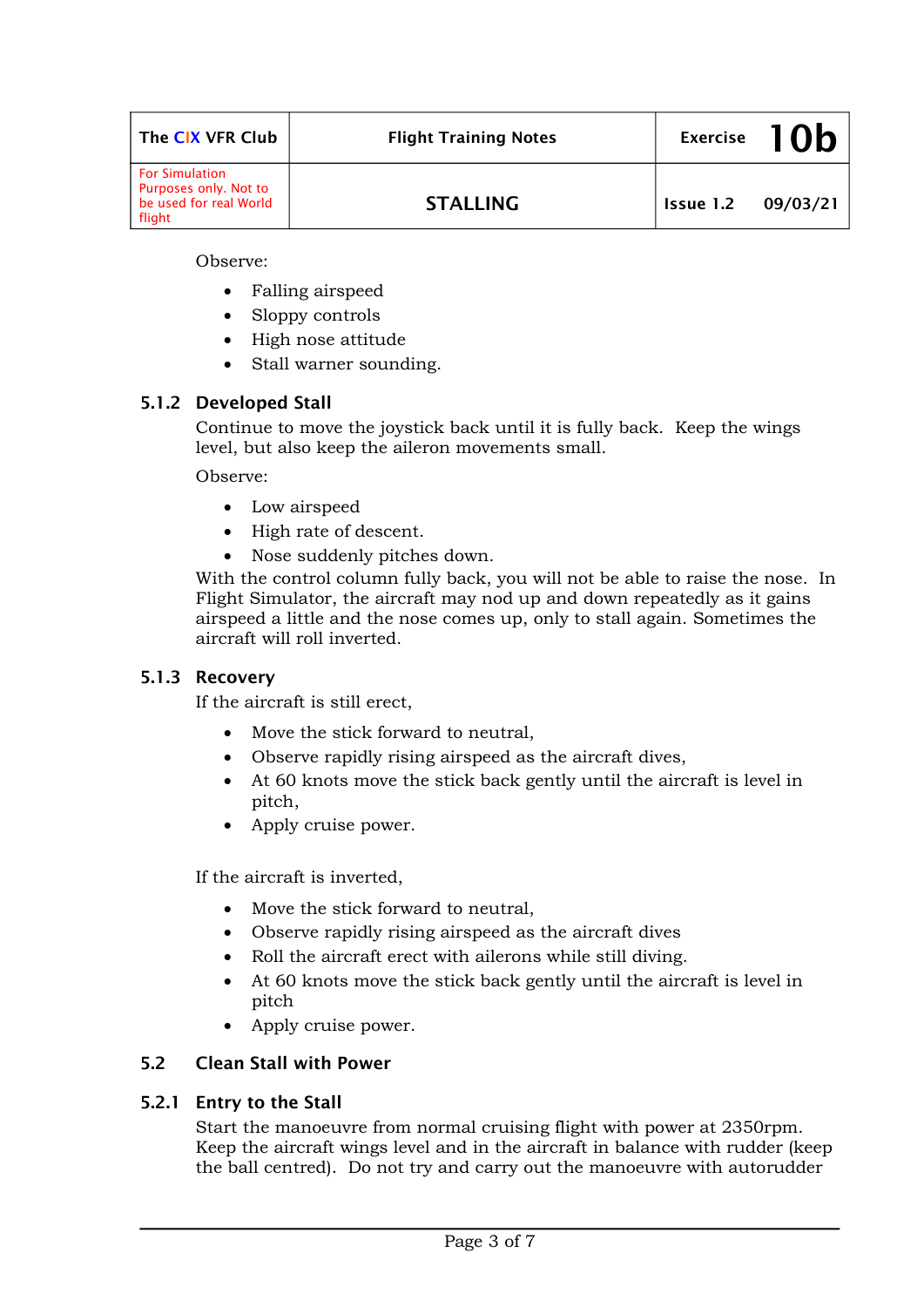| The CIX VFR Club                                                                   | <b>Flight Training Notes</b> |                  | Exercise $10b$ |
|------------------------------------------------------------------------------------|------------------------------|------------------|----------------|
| <b>For Simulation</b><br>Purposes only. Not to<br>be used for real World<br>flight | <b>STALLING</b>              | <b>Issue 1.2</b> | 09/03/21       |

set. Ease back on the joystick or yoke as if commencing a climb, keeping the ailerons neutral (wings level).

Observe:

- Initial increase in altitude
- Falling airspeed
- Sloppy controls
- High nose attitude
- Stall warner sounding.

#### **5.2.2 Developed Stall**

Continue to move the joystick back until it is fully back. Keep the wings level, but also keep the aileron movements small.

Observe:

- The onset of the stall is delayed
- Low airspeed
- High rate of descent.
- Nose violently pitches down.

With the control column fully back, you will not be able to raise the nose. In Flight Simulator, the aircraft will frequently roll inverted from a power-on stall.

#### **5.2.3 Recovery**

If the aircraft is still erect,

- Fully close the throttle
- Move the stick forward to neutral,
- Observe rapidly rising airspeed as the aircraft dives
- At 60 knots move the stick back gently until the aircraft is level in pitch
- Apply cruise power.

If the aircraft is inverted,

- Fully close the throttle
- Move the stick forward to neutral,
- Observe rapidly rising airspeed as the aircraft dives
- Roll the aircraft erect with ailerons while still diving.
- At 60 knots move the stick back gently until the aircraft is level in pitch
- Apply cruise power.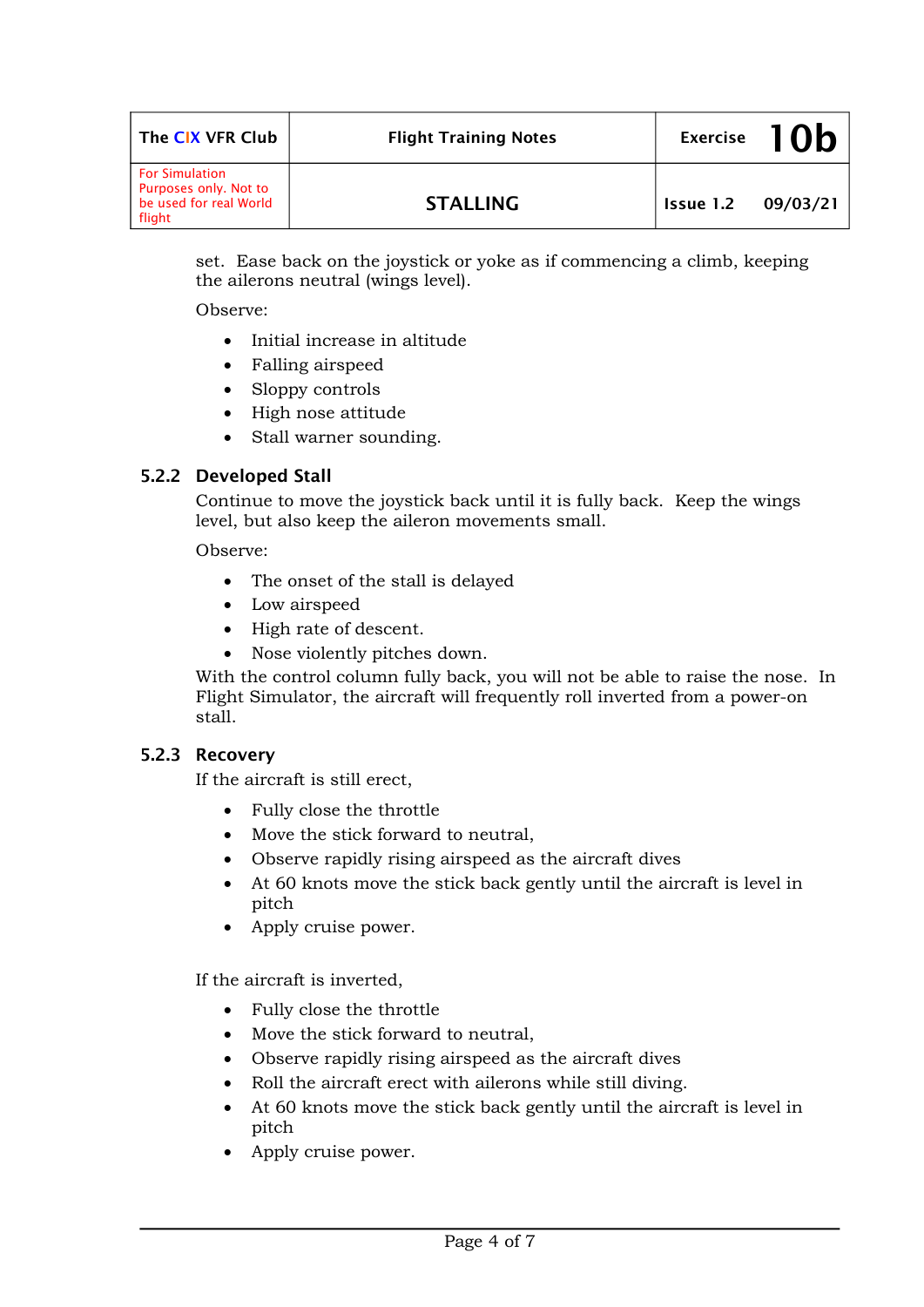| The CIX VFR Club                                                                   | <b>Flight Training Notes</b> |           | Exercise $10b$ |
|------------------------------------------------------------------------------------|------------------------------|-----------|----------------|
| <b>For Simulation</b><br>Purposes only. Not to<br>be used for real World<br>flight | <b>STALLING</b>              | Issue 1.2 | 09/03/21       |

# **5.3 Power Off Stall With Flaps**

### **5.3.1 Entry to the Stall**

The use of flaps reduces the stall speed in the Cessna 172 by about 11 knots to 48 knots. Commence the manoeuvre by reducing airspeed to 70 knots and lowering two stages of flap. Set power at 2100 rpm and trim. The aircraft should fly approximately level. Keep the aircraft wings level and in the aircraft in balance with rudder (keep the ball centred). Do not try and carry out the manoeuvre with autorudder set. Slowly reduce power to idle and ease back on the joystick or yoke as if commencing a climb, keeping the ailerons neutral (wings level).

Observe:

- Rapidly falling airspeed
- Very high nose attitude
- Stall warner sounding
- Rapid onset of the stall.

### **5.3.2 Developed Stall**

The stall will be sudden and the aircraft is likely to roll inverted.

Observe:

- The onset of the stall is rapid
- Very low airspeed, almost off the scale of the airspeed indicator
- High rate of descent.
- Nose violently pitches down.

#### **5.3.3 Recovery**

If the aircraft is still erect,

- Fully close the throttle
- Move the stick forward to neutral,
- Observe rapidly rising airspeed as the aircraft dives
- At 60 knots move the stick back gently until the aircraft is level in pitch
- Apply cruise power.

If the aircraft is inverted,

- Fully close the throttle
- Move the stick forward to neutral,
- Observe rapidly rising airspeed as the aircraft dives
- Roll the aircraft erect with ailerons while still diving.